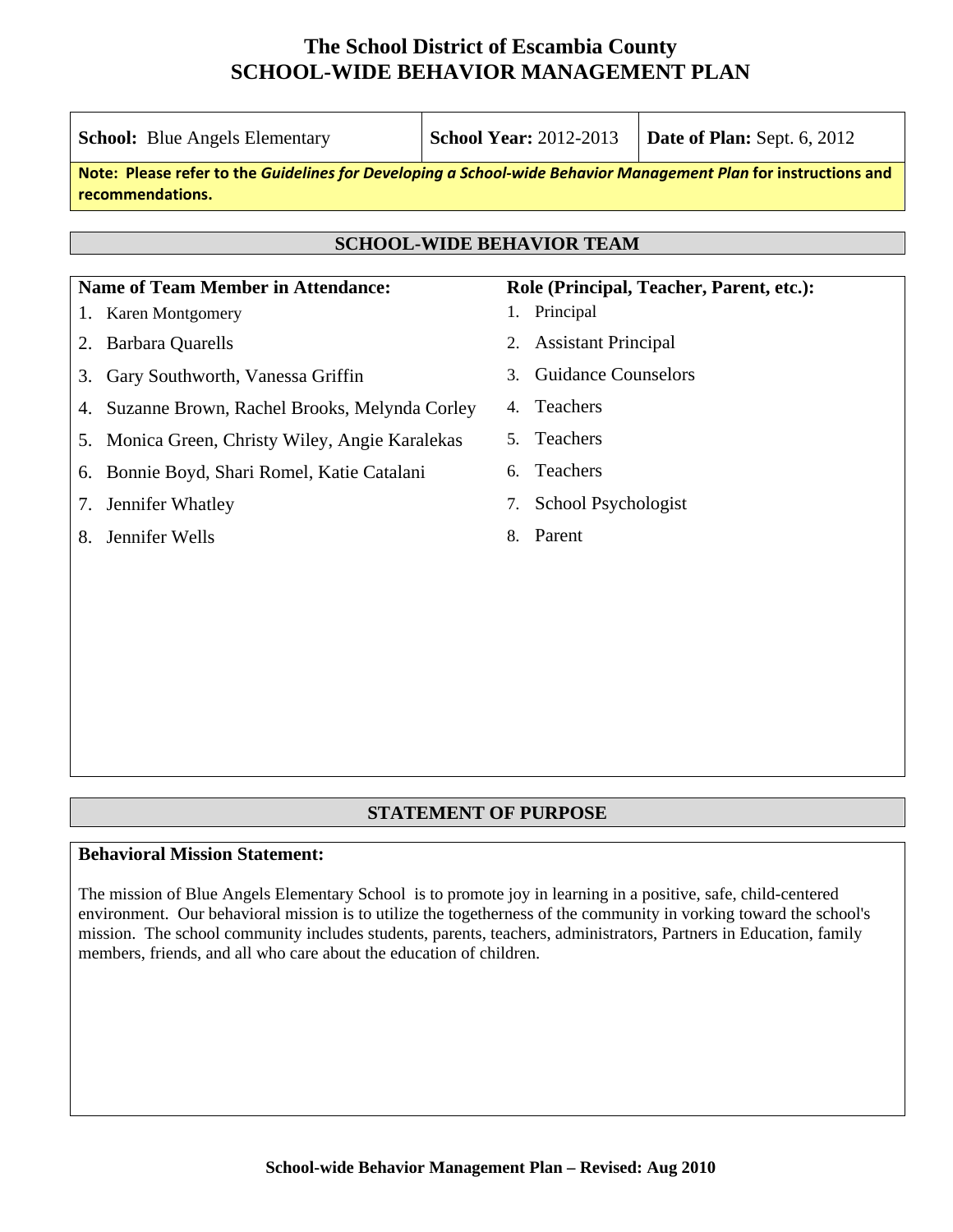### **BASELINE DATA**

### **PREVIOUS SCHOOL YEAR** 2011 - 2012

| <b>Office Discipline Referrals (ODR)</b>                                                        |      |  |  |  |
|-------------------------------------------------------------------------------------------------|------|--|--|--|
| Number of Office Discipline<br>Referrals (ODR)                                                  | 104  |  |  |  |
| Average ODR per Student<br>$(\# ODR \div \# \text{ of students enrolled})$                      | .12  |  |  |  |
| Number of Students with ODR                                                                     | 58   |  |  |  |
| <b>Out-of-School Suspensions (OSS)</b>                                                          |      |  |  |  |
| Number of Incidents of                                                                          | 02   |  |  |  |
| Out-of-School Suspension (OSS)                                                                  |      |  |  |  |
| Average OSS per Student<br>$(\text{\#} \text{OSS} \div \text{\#} \text{ of students enrolled})$ | .002 |  |  |  |

| <b>In-School Suspensions (ISS)</b>                               |      |  |  |  |
|------------------------------------------------------------------|------|--|--|--|
| Number of Incidents of<br>In-School Suspension (ISS)             | 09   |  |  |  |
| Average ISS per Student<br>(# ISS $\div$ # of students enrolled) | .01  |  |  |  |
| Number of Students with ISS                                      | 07   |  |  |  |
| <b>Attendance</b>                                                |      |  |  |  |
| <b>Average Daily Attendance</b>                                  | 96%  |  |  |  |
| <b>Bullying Prevention</b>                                       |      |  |  |  |
| <b>Percent of Students Trained</b>                               | 100% |  |  |  |
| Percent of<br><b>Staff Trained</b>                               | 80%  |  |  |  |

## **ADDITIONAL DATA AND OUTCOMES**

**What other data or outcomes will your school use for continuous monitoring of your school-wide behavior management plan (e.g., academic data, faculty attendance, school surveys, training, ESE referrals, etc.)? The outcomes may also include various ways of analyzing school-wide behavioral data as outlined in the** *School-wide Behavioral Data Guide* **(e.g., referrals/suspensions by grade level, location, problem behavior, time of day, student, class, etc.).**

We will monitor behavioral data regarding referrals/suspensions by grade level, teacher and location of incidences. We will monitor student citizenship quarterly. We will collect daily tardies and early check-outs throughout the school year specifically monitoring during each nine week period. Our school-wide behavior management team and PBS teams are one in the same and will discuss data each nine week period. The findings will be reported to the teachers during Faculty Meetings periodically throughout the school year.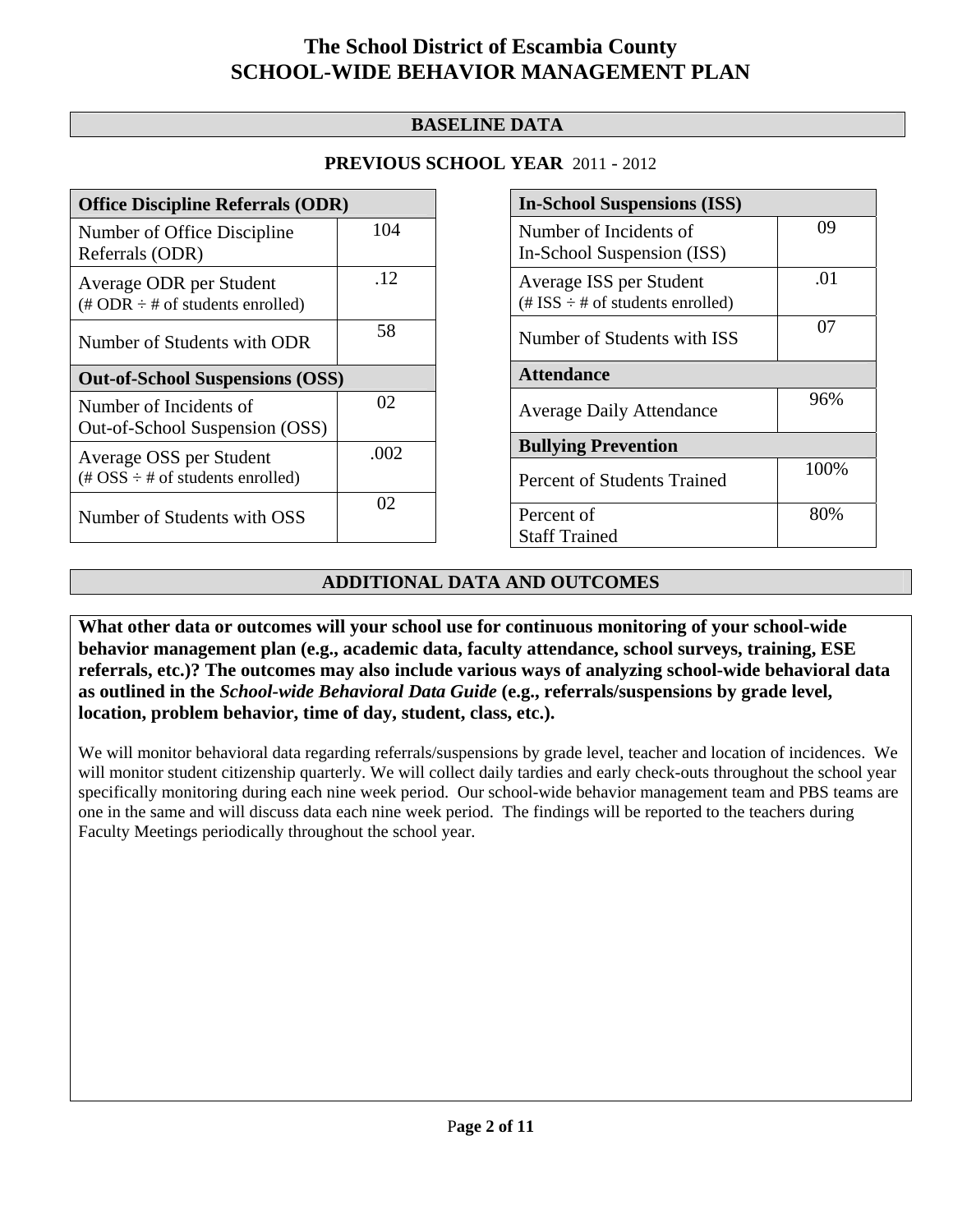### **SCHOOL-WIDE BEHAVIORAL GOALS**

#### **1. Out-of-school suspension**

We will strive to reduce the number of out-of-school suspensions by at least 1% compared to the 2011-2012 school year. We will reduce the number of suspensions resulting from bus referrals by at least 1% compared to the 2011- 2012 school year.

#### **2. Attendance**

We will strive to keep attendance at or above ninety-five percent (95%) with a possible increase of daily attendace of 1% as compared to the 2011-2012 school year. We will continue to use School Messenger to notify parents on a daily basis when students are absent from school..

#### **3. Bullying**

Ninety-five percent (95%) of students will receive training on bullying prevention by September 28, 2012. Ninetyeight percent (98%) of teachers will complete training on bullying prevention through the Safe Schools website by October 14, 2012.

#### **4. Office Discipline Referrals**

We will strive to reduce the number of office discipline referrals by at least 1% compared to the 2011-2012 school year. We will reduce the number of bus referrals by at least 1% compared to the 2011-2012 school year.

#### **5. Other**

**6. Other**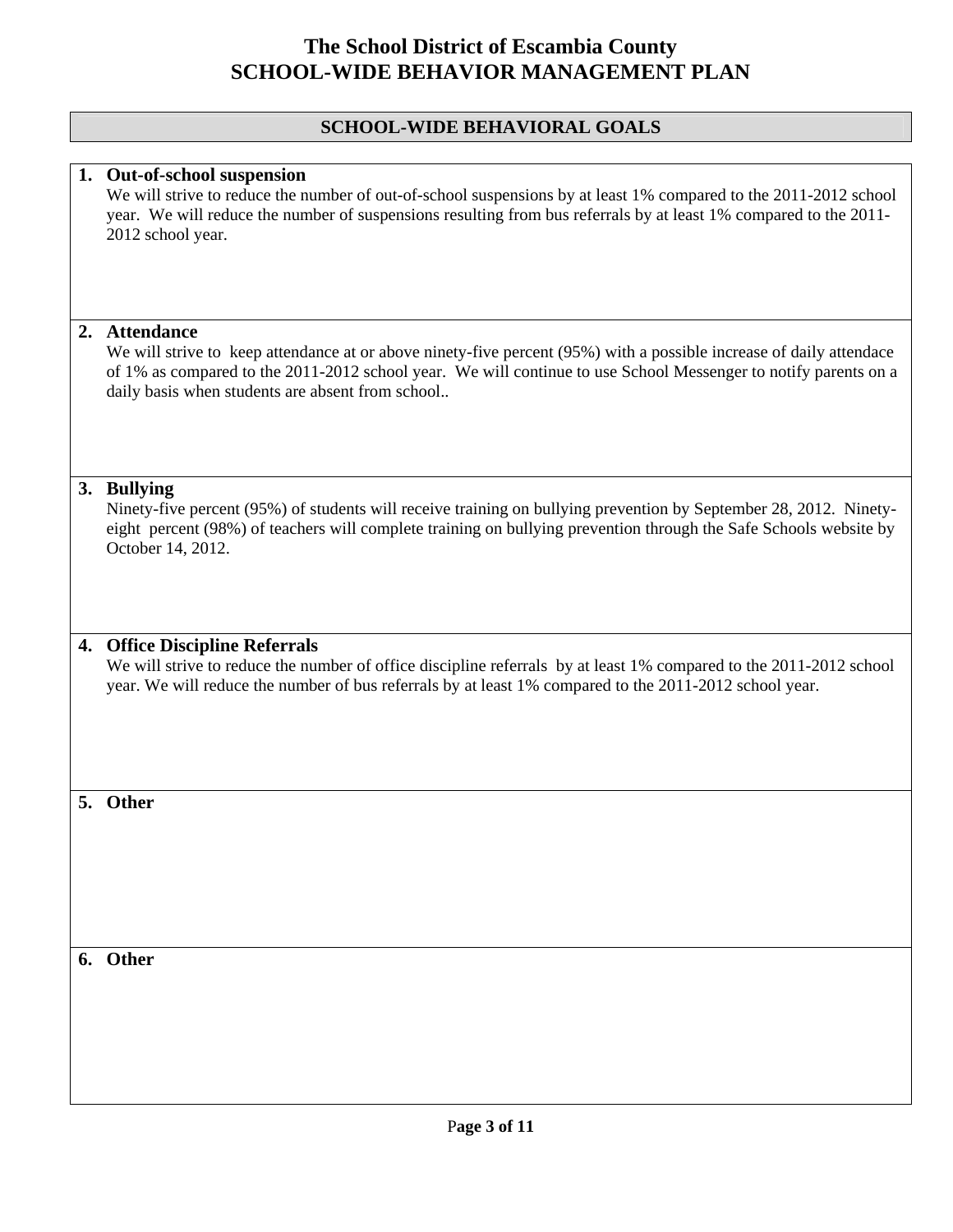### **PROGRESS MONITORING**

**Your school-wide behavior team should meet to review data and discuss concerns or revisions to your school-wide behavior management plan once a month and complete progress monitoring forms quarterly. Describe when you plan to meet (days, location, and time) throughout the school year.**  The school-wide behavior team will meet at 2:15 PM in the administrative conference room on the following dates:

April 8, 2013 May 13, 2013

August 7, 2012 September 10, 2012 October 8, 2012 November 5, 2012 December 10, 2012 January 14, 2013 February 11, 2013 March 11, 2013

**Describe the procedures that your school will use to collect, summarize, and analyze the behavioral data prior to team meetings. Procedures are required for entering the information into the database, summarizing the data, and developing graphs using the** *School-wide Behavioral Data Guide***.** 

We will use the RTI:B Database to maintain data and run reports as ofen as needed. We will use the RTI:B Database reports to summarize needs of students as we move toward our School-wide Behavior Management goals.

#### **How will your school document the school-wide behavior team meetings?**

Our secretary will take accurate notes from each meeting and type them before the next meeting. He/she will review the minutes with corrections/acceptance given by the team members.

**Describe how your school-wide behavior team will share the data and outcomes with your faculty, staff, and other stakeholders?** 

We will share the data results with the faculty and staff during the next faculty meeting following our monthly schoolwilde behavior team meetings which coincide with our PBS team meetings. There will be a power-point presentation exhibiting pertinent information. Other stakeholders will be presented with the information during SAC and PTA meeting.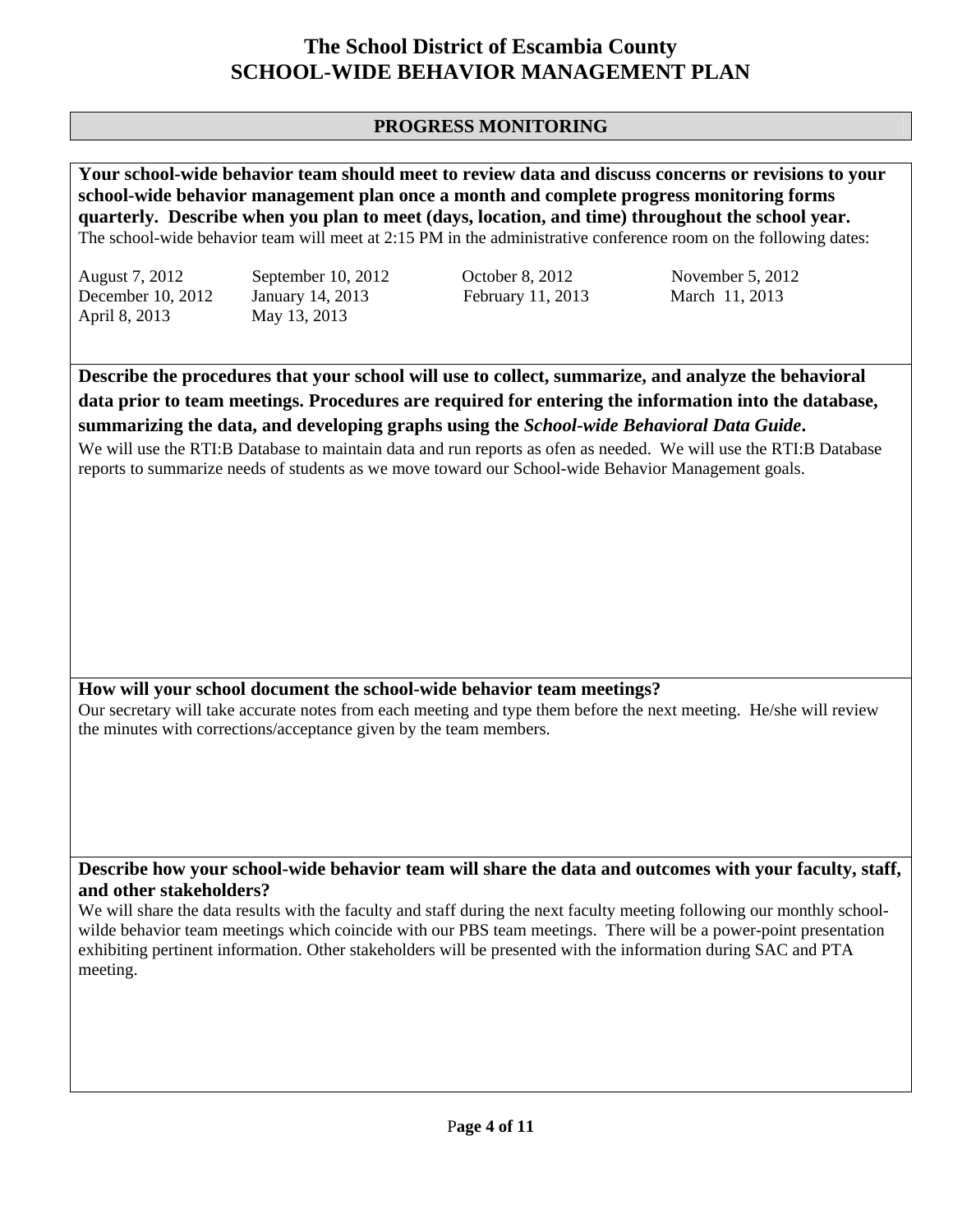## **SCHOOL EXPECTATIONS AND RULES**

## **List 3 – 5 school-wide expectations**

We expect our students to follow classroom rules provided by the teacher and the following school-wide expectations. Each student should respectful, truthful, responsible and eager to learn.

| Rules/<br><b>Expectations:</b> | <b>Setting:</b><br>Cafeteria                                                                                                                             | <b>Setting:</b><br>Hall                                                                                                                                       | <b>Setting:</b><br>Playground                                                                                                                        | <b>Setting:</b><br>Dismissal                                                                                  |
|--------------------------------|----------------------------------------------------------------------------------------------------------------------------------------------------------|---------------------------------------------------------------------------------------------------------------------------------------------------------------|------------------------------------------------------------------------------------------------------------------------------------------------------|---------------------------------------------------------------------------------------------------------------|
| Jet to Respect                 | Use a quiet voice when<br>talking with your<br>friends. Follow the<br>directions of the adults<br>in charge while you are<br>in the cafeteria            | Pay attention to the<br>teacher. Make the best<br>and safest choice for<br>yourself and any other<br>student who may be<br>nearby.                            | Listen to your teacher.<br>Make the best decisions<br>so that you and your<br>friends do not get hurt<br>while having fun.                           | Watch what is going on<br>around you. Follow the<br>rules for walking.<br>Follow the dismissal<br>plan.       |
| Eager to Learn                 | Watch the clock so that<br>you know when it is<br>time to be quiet and<br>when it is time to talk.                                                       | Practice the transition<br>position rules each time<br>you are in the halls<br>whether with a group or<br>walking as an<br>individual.                        | Tell you teacher if there<br>is anyone not following<br>the playground rules. It<br>is better to tell than for<br>someone to get hurt.               | Know where you are<br>suppose to go and go<br>straight there. Use the<br>transition position at all<br>times. |
| Tell the Truth                 | Follow the Blue's Café<br>Expectations at all<br>times. If something out<br>of the ordinary happens,<br>tell the teacher on duty<br>as soon as possible. | Follow the transitions<br>position expectations. If<br>another teacher<br>approaches you, tell the<br>truth even if you have<br>done something wrong.         | I.f you do something<br>that goes against the<br>rules your teacher has<br>for the playground, tell<br>the truth and get back<br>on the right track. | When an adult says<br>something to you, do<br>what they ask without<br>arguing.                               |
| Show Responsibility            | Keep you breakfast and<br>lunch accounts current.<br>Students are not<br>allowed to charge. Use<br>only your lunch number<br>when you get your<br>food.  | Follow the transition<br>positions expectations.<br>If another teacher<br>approaches you, tell<br>them the truth even if<br>you have done<br>something worng. | IUse you skills to take<br>turns and be fair with<br>the other students.                                                                             | Go immediately where<br>you are supposed to be<br>and get there on time.                                      |
|                                |                                                                                                                                                          |                                                                                                                                                               |                                                                                                                                                      |                                                                                                               |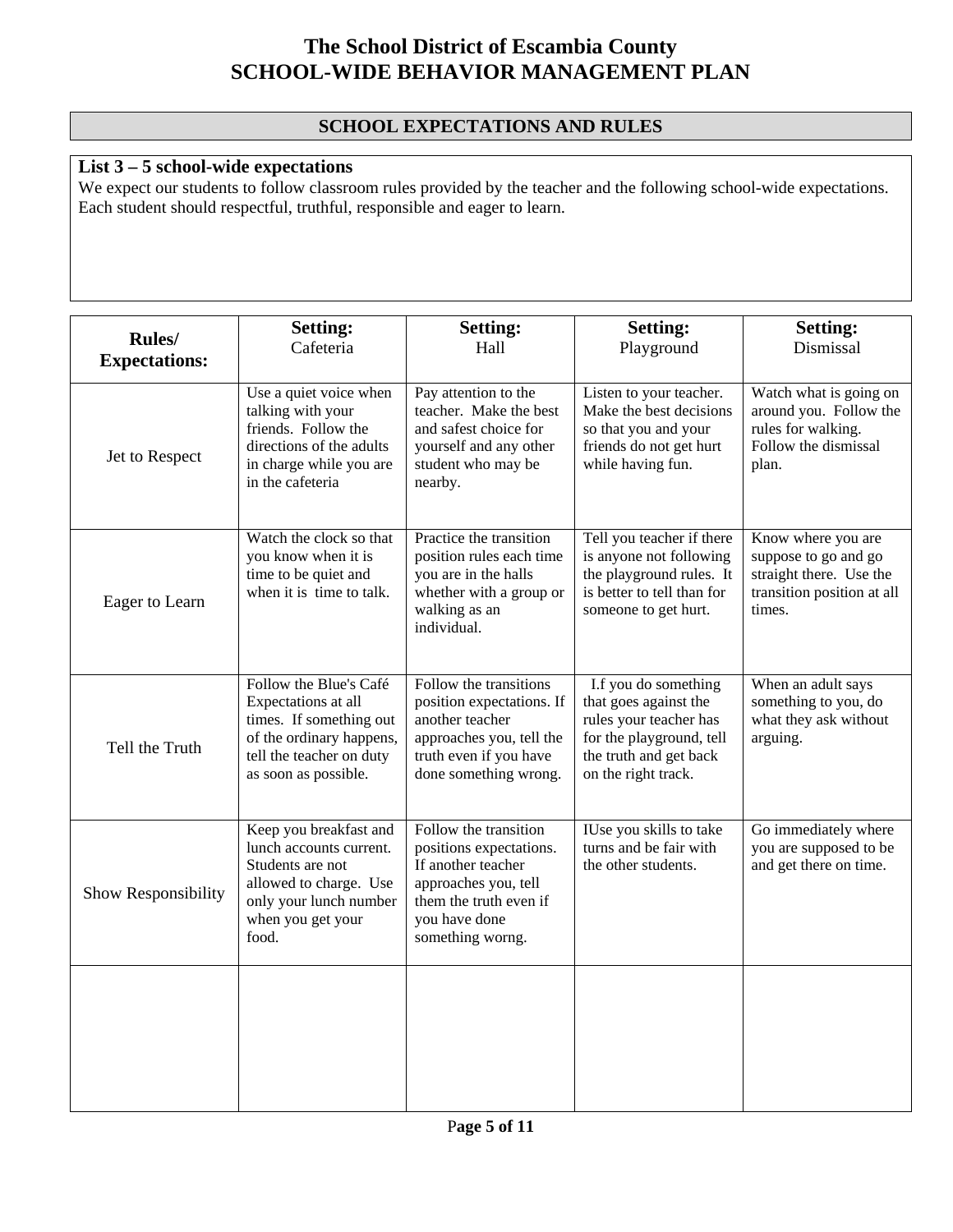### **TEACHING EXPECTATIONS AND RULES**

**How will your school introduce the school-wide expectations and rules to all of your students and staff?**  Since this is our second year of PBS, the PBS committee reviewed components of the Positive Behavior System during pre-planning. The administrative staff, including the principal, assistant principal, both guidance counselors and the military liason, spoke with third, fourth and fifth grade students regarding school-wide expectations. Classroom teachers will reinforce classroom and school-wide expectations in depth during the first two weeks of school and then periodically throughout the school year.

**During the school year, what activities will your school implement to encourage on-going direct instruction of the school-wide expectations and rules? How will your school embed the expectations and rules into the daily curriculum?** 

Teachers are asked to review the rules daily during the first couple of weeks of school then periodically thereafter. The rules are posted in each classroom, in the halls, in the cafeteria, in the administrators and guidance offices, and in the media center.

**How often will you plan to provide refresher training on expectations and rules to staff and students in your school? How will you orient and teach new students who arrive mid-year?** 

We will provide refresher training once per semester. The teachers will refresh students and introduce new students to the expectations as often as needed in individual classrooms.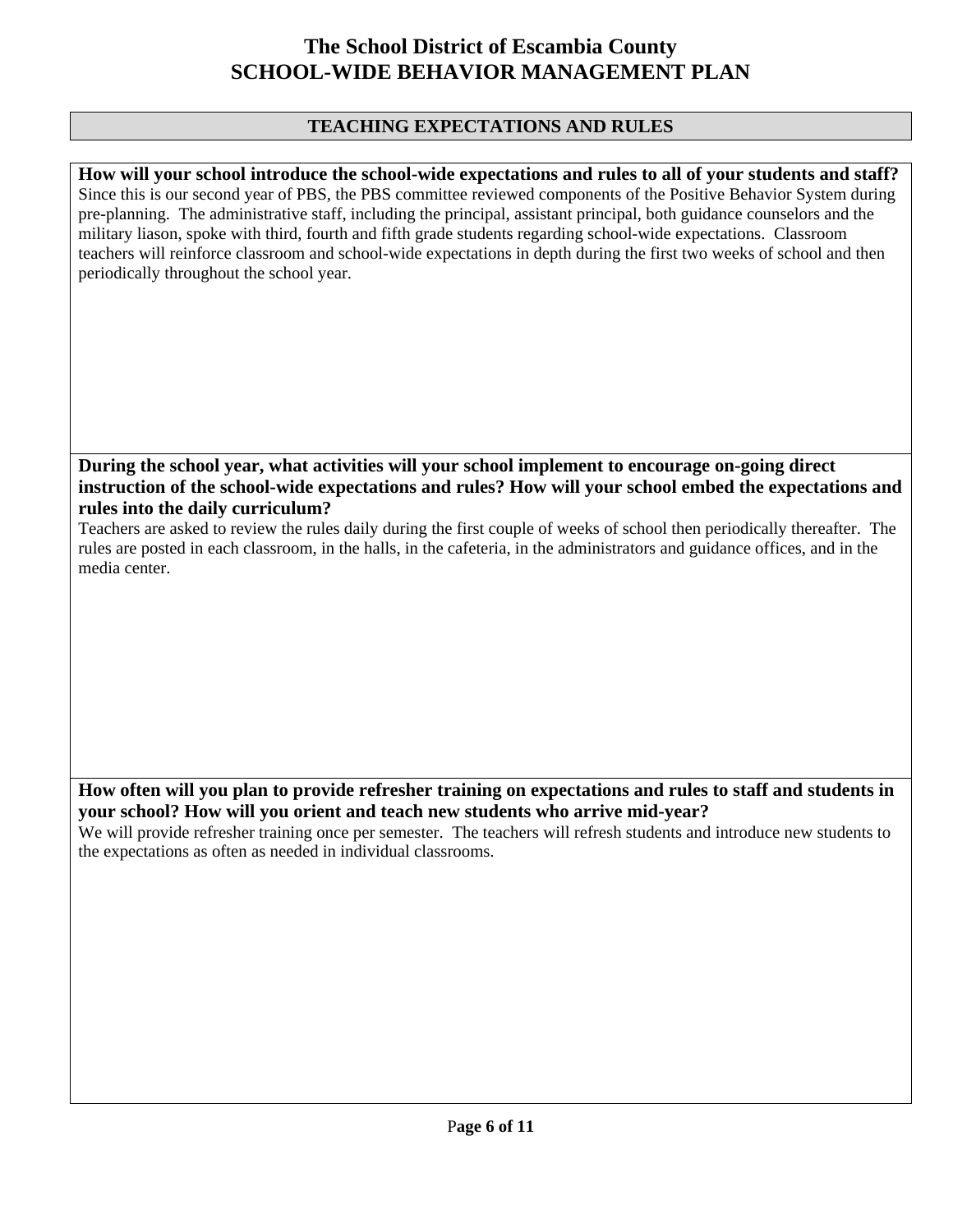### **REWARD/RECOGNITION PROGRAM**

#### **What type of reward system will you use?**

We will use tickets that students gather for following the expectations. Tickets are turned in to homeroom teachers. A drawing of the tickets will be held each Friday starting with the second week of school. Prizes will be given to names selected from the grade level boxes. A group picture of all winners each week will be posted in the Blue's Café' for everyone to see. At the end of each nine week period, all students that have maintained a "B" or better in citizenship will participate in a school-wide event. Those that make a "C" or below will have a character building activity with the guidance counselors.

#### **Describe the behaviors for which you will reward or recognize students.**

Students will receive tickets for following school-wide expectations, Blue's Café' expectations, classroom expectations, etc. Appropriate behaviors will be rewarded as often as possible. Any adult will be able to give tickets to students.

### **How will you implement the reward system?**

Tickets will be given to all teachers, administrators, counselors, teachers assistants, parents educators, cafeteria workers, custodial staff, nursing staff, office assistants, and bus drivers. Each adult is familiar with the school-wide expectations and can give tickets to any student regardless of grade level.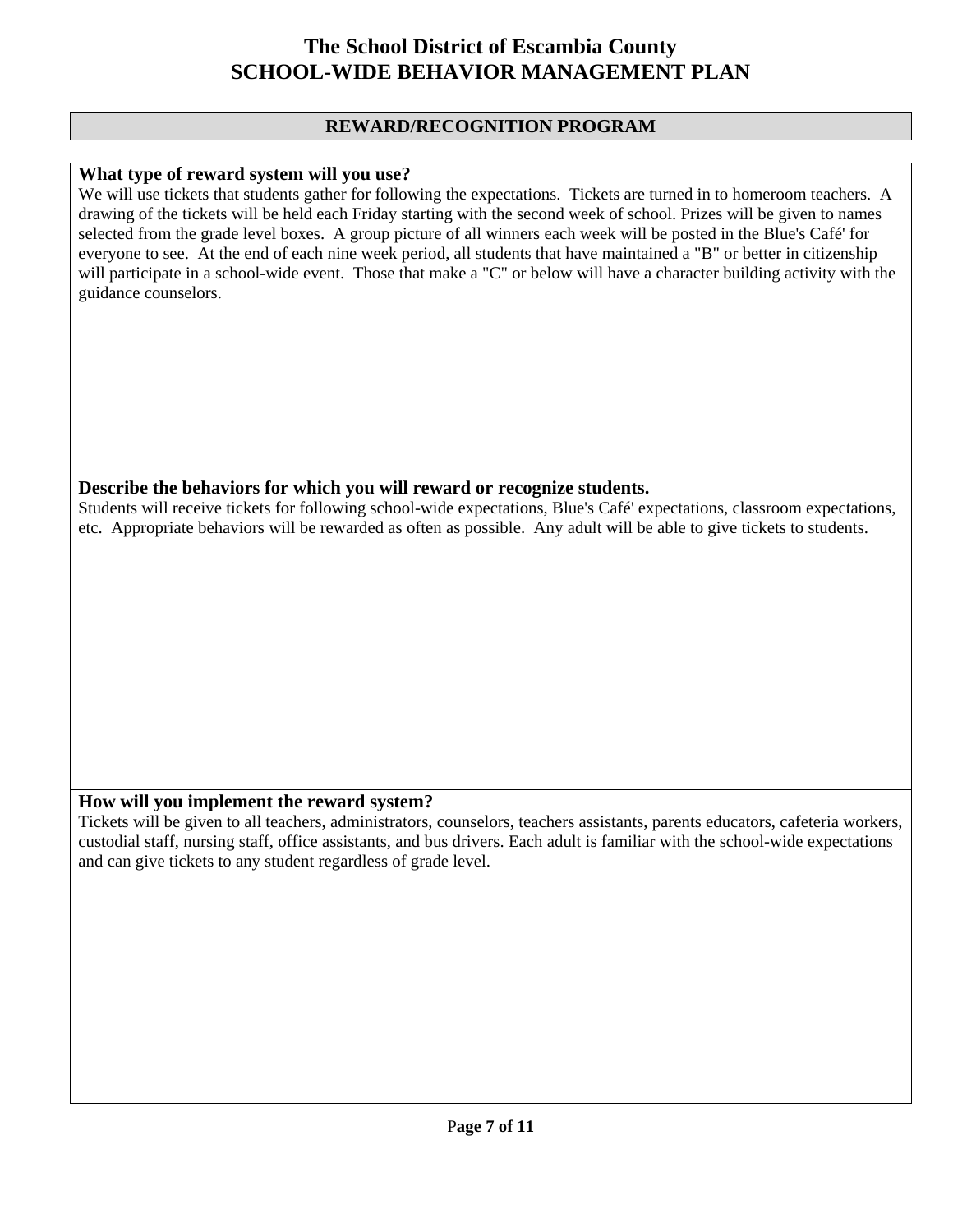### **DISCIPLINARY PROCEDURES**

**Explain the discipline process at your school. Differentiate between minor and major behavior incidents and describe the process for documenting and addressing both types of incidents.**  Students most often receive referrals when they misbehave continuously or so severely that they are causing harm to others. Not all infractions require a referral.

#### HOW TO HANDLE PROBLEM BEHAVIORS:

Name the problem behavior; state the school-wide expected behavior; model expected behavior; ask student to demonstrate expected behavior; provide acknowledgement to student; administer consequence.

MINOR BEHAVIORS include but are not limited to:

tardiness; inappropriate language; noncompliance; disrespect; low intensity disruption; misuse of property; eating at inappropriate times; possession of electronic devices; teasing/taunting; lying/cheating; visible cell phone.

POSSIBLE INTERVENTIONS include, but are not limited to: counseling; verbal reprimand; parental contact; seat change; work detail; classroom timeout; verbal/written apology; guidance referral, parental contact

MAJOR MISBEHAVIORS include, but are not limited to: gross disrespect; open defiance; threats/bullying; destruction of school property; battery; stealing (over \$10); alcohol/drugs; weapons; sexual offenses.

ADMINISTRATOR INTERVENTIONS:

office referral; parent contact

**What intervention strategies will your school use to prevent behavior that results in discipline referrals and out-of-school suspensions?** 

Parent, teacher, student, administrative, counselor conferences Parental visitation in the classroom Positive Behavior System Lunch with administration/counselors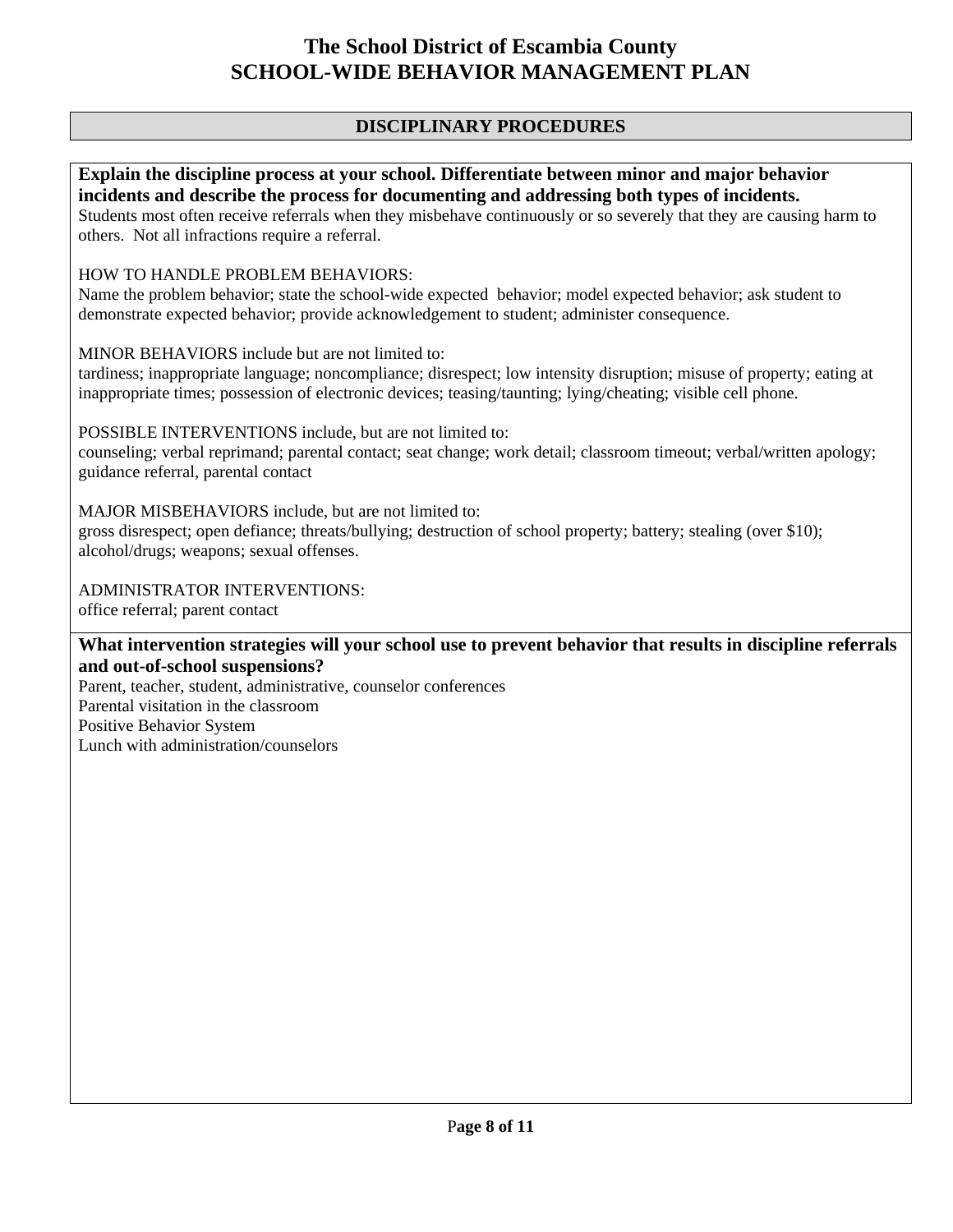## **DISCIPLINARY PROCEDURES (continued)**

| What are the consequences or disciplinary actions that are used in your school? |
|---------------------------------------------------------------------------------|
| Parent, teacher, student, administrative, counselor conferences                 |
| Parental visitation in the classroom                                            |
| Lunch with administration/counselors                                            |
| Silent lunch at designated tables in café                                       |
| Time-out during recess                                                          |
| Time-out with administration/counselors                                         |
| In-school suspension                                                            |
| Out-of-school suspension                                                        |
| Suspension from bus                                                             |
| Sweep bus                                                                       |
| Trash pick-up                                                                   |
| Hall clean up                                                                   |
|                                                                                 |
|                                                                                 |
|                                                                                 |
|                                                                                 |
|                                                                                 |
|                                                                                 |
|                                                                                 |
|                                                                                 |
|                                                                                 |
|                                                                                 |
|                                                                                 |
|                                                                                 |
| For Middle or High Schools:                                                     |
| How do the adjudication guidelines complement your disciplinary procedures?     |
| N/A                                                                             |
|                                                                                 |
|                                                                                 |
|                                                                                 |
|                                                                                 |
|                                                                                 |
|                                                                                 |
|                                                                                 |
|                                                                                 |
|                                                                                 |
|                                                                                 |
|                                                                                 |
|                                                                                 |
|                                                                                 |
|                                                                                 |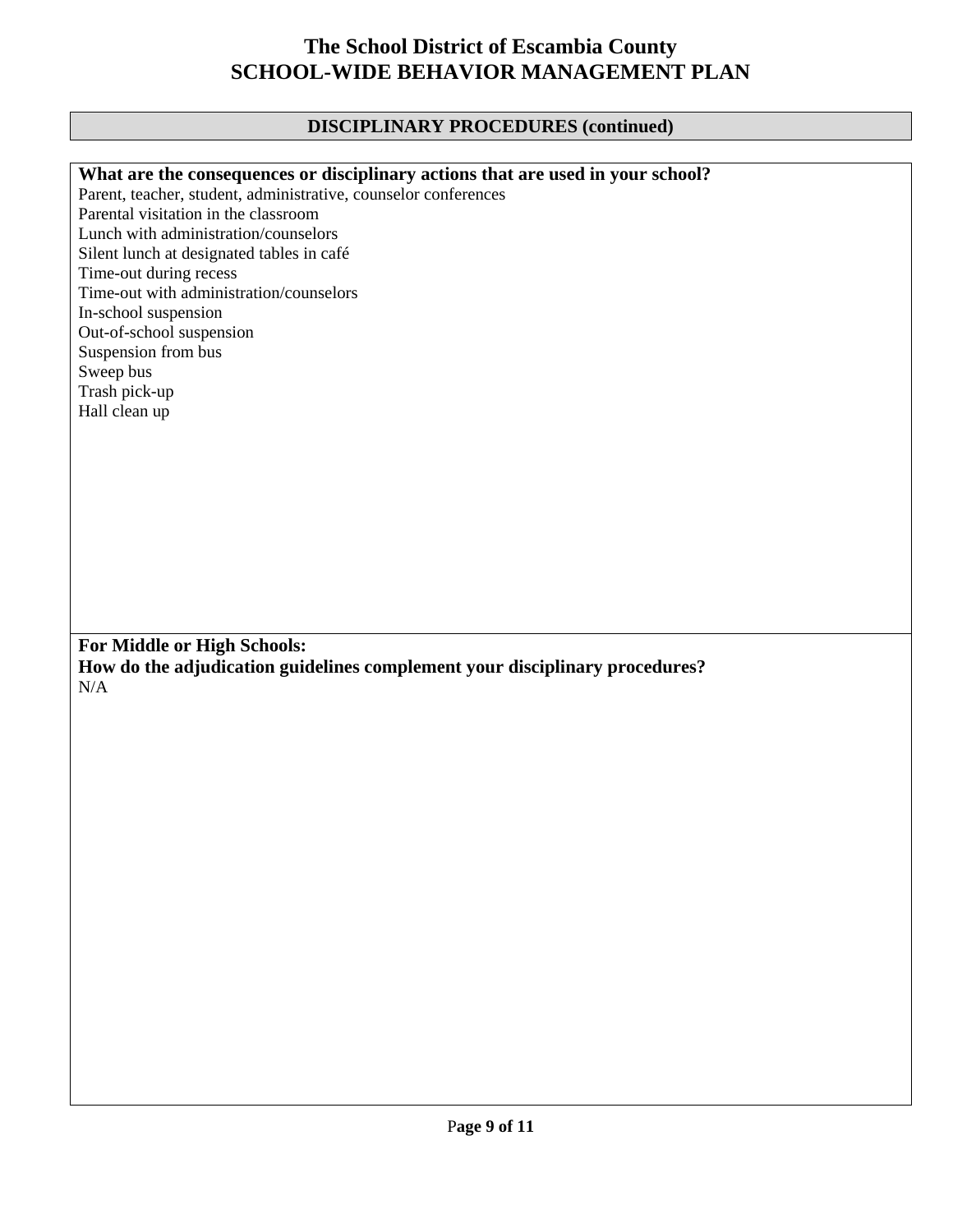### **TRAINING AND IMPLEMENTATION**

**Describe any training needs, material needs, and/or environmental arrangements necessary to implement your school-wide behavior management plan.**  N/A

**Describe how your school will train all faculty and staff on your school-wide behavior management plan. How will you orient and teach new faculty and staff who arrive mid-year?** 

We will review this document with the faculty. As new faculty and staff arrive during the school year, grade level chairs can explain the process to teachers. The counselors are also available to review the plan and answer any questions that may arise.

### **What school-wide routines and procedures will be implemented by all faculty and staff to facilitate your school-wide behavior management plan?**

Practice, practice, practice. The more the plan is used; the better the faculty and staff will be at instituting the system. As the students get more excited about the process, they will want to participate. Children tend to work and achieve at the level that is expected. Therefore, we expect students to follow the rules and the students will perform.